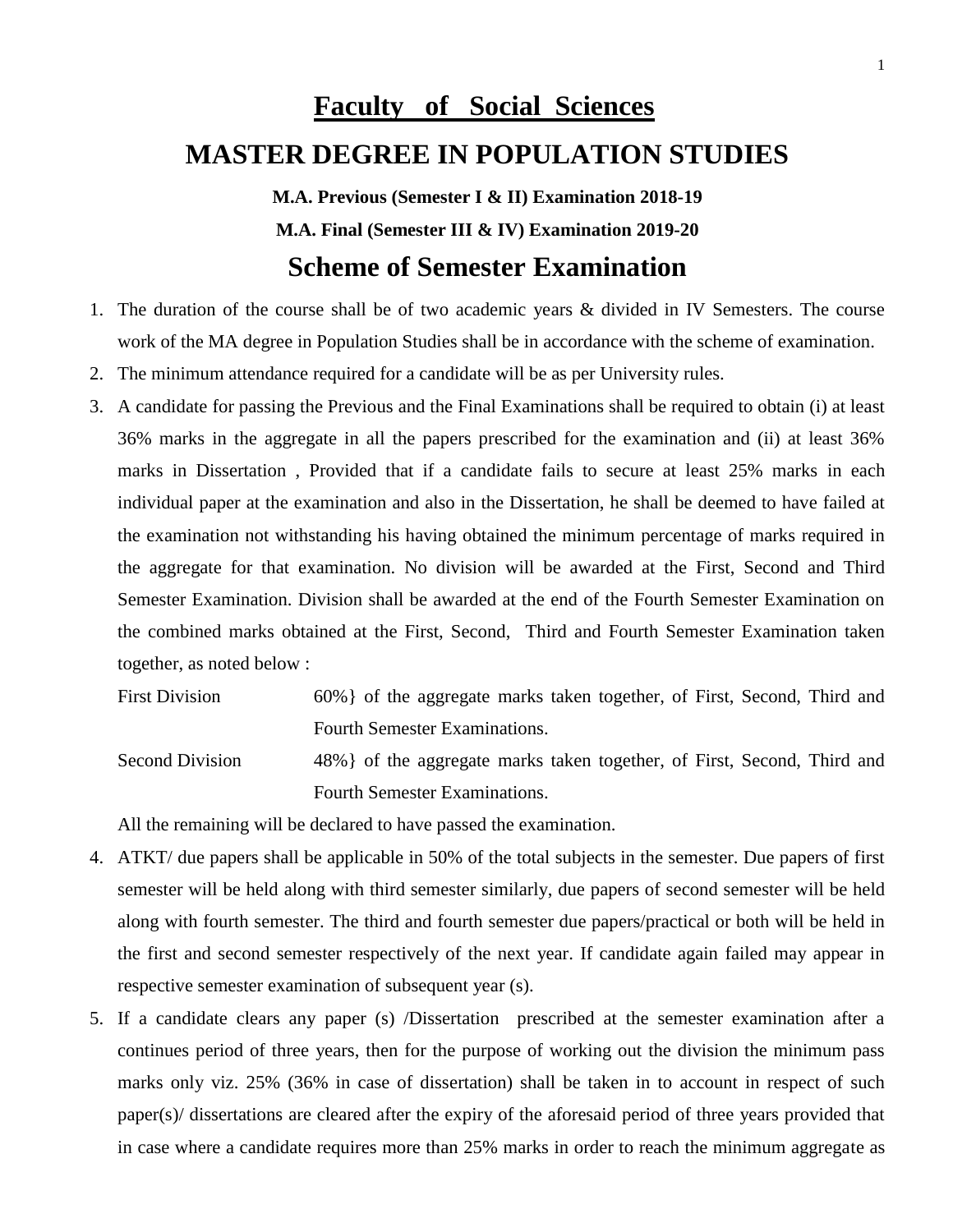many marks out of those actually secured by him will be taken into account as many marks out of those actually secured by him will be taken into account as would enable him to make up the deficiency in the requisite minimum aggregate.

- 6. The grace marks shall be given up to 1% of the total aggregate marks of theory of that semester in maximum one paper.
- 7. The dissertation shall be type written and submitted in triplicate to the Principal of the college concerned or head of the Department concerned as the case may be at least 7 days before commencement of the theory examination. The Principal / Head of the Department concerned must ensure that the dissertation so submitted reach to the office of the Registrar within a week's time. Evaluation of the dissertation / Project work shall be conducted centralized.
- 8. An educational tour will be organized both for M.A.(Previous) & M.A.(Final) to important institutions of Population studies, within or outside the state under the supervision of faculty member/s of the University. The university will provide to the student's train/bus travel concessions as per university rules. Traveling expenses with boarding and lodging and Daily allowances of the Tour In-charge and companion faculty member will be borne by the university as per rules.
- 9. There shall be total eighteen papers divided in four semesters. Each theory Paper will be of 3 hours duration having 50 marks & out of the 50 marks Internal Assessment will carry 20% marks viz 10 marks. Four Papers i.e. Papers, I, II, III, IV shall be offered in Ist Semester V, VI, VII, VIII, in IInd Semester IX, X, XI, XII, XIII in IIIrd Semester and Papers XIV, XV, XVI XVII, XVIII(a) or XVIII(b) Dissertation [in lieu of XVIII(a) paper] shall be offered in Final Semester.

#### **The internal assessment may be evaluated on the basis of:**

| (i)   | Written Test                | 10% (5 marks)    |
|-------|-----------------------------|------------------|
| (ii)  | <b>Seminar Presentation</b> | 05 % (2.5 marks) |
| (iii) | Field Report                | 05 % (2.5 marks) |

#### **M.A. Previous (Semester I & II) 2018-19**

#### **Semester I**

| <b>MPS-101:</b> | <b>Introduction to Population Studies</b> |
|-----------------|-------------------------------------------|
| <b>MPS-102:</b> | <b>Population Dynamics</b>                |
| <b>MPS-103:</b> | Population Growth & Development           |
| <b>MPS-104:</b> | Population Policies & Planning            |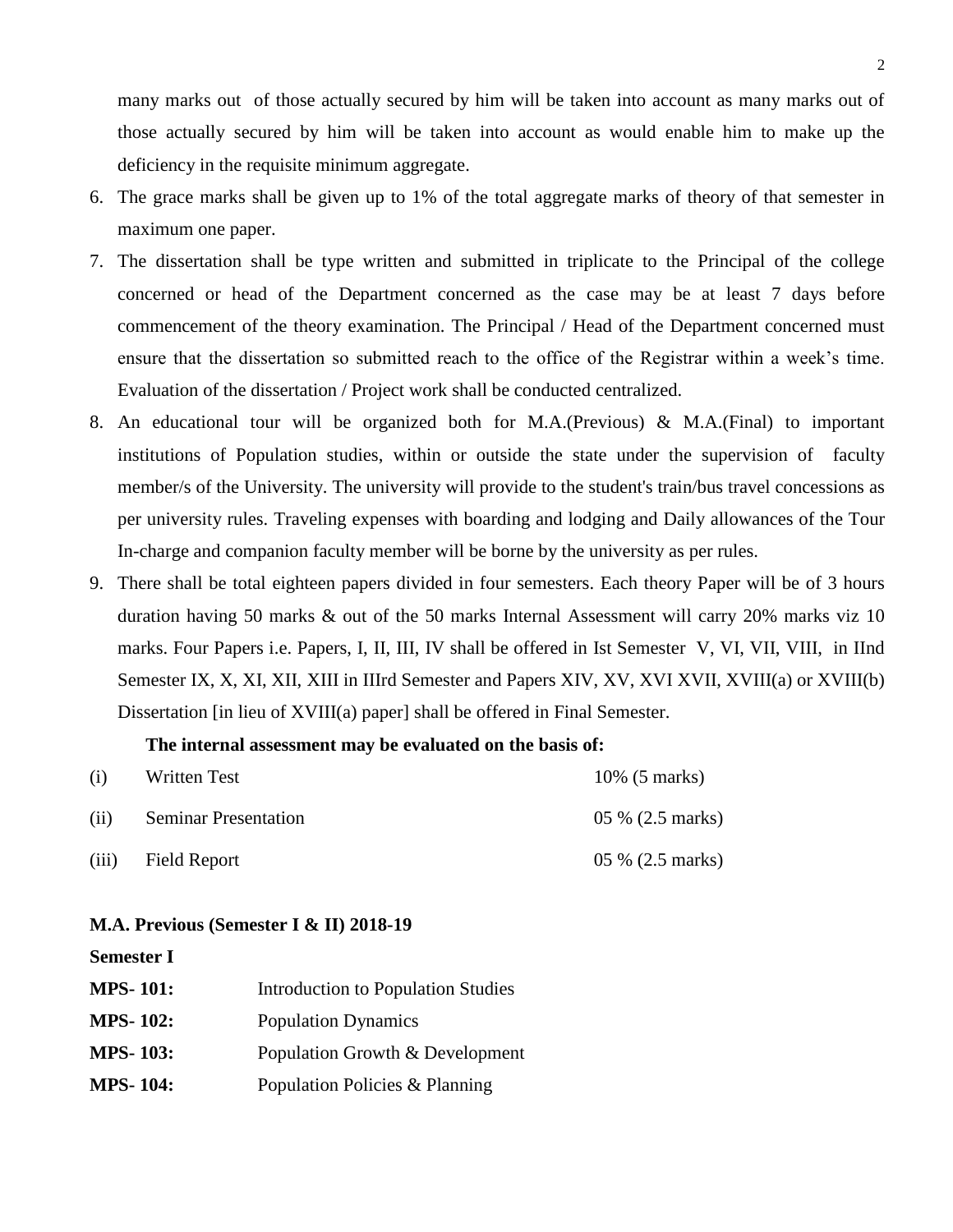| <b>Semester II</b> |                              |
|--------------------|------------------------------|
| <b>MPS-105:</b>    | Population Geography         |
| <b>MPS-106:</b>    | Population & Environment     |
| <b>MPS-107:</b>    | Population & Quality of life |
| <b>MPS-108:</b>    | Population & Family Welfare  |

#### **M.A.Final (Semester III & IV) 2019-20**

#### **Semester III**

| <b>MPS-109:</b> | <b>Techniques of Population Analysis</b>          |
|-----------------|---------------------------------------------------|
| <b>MPS-110:</b> | Research Methodology                              |
| <b>MPS-111:</b> | Population and Society                            |
| <b>MPS-112:</b> | <b>Population Ecology</b>                         |
| <b>MPS-113:</b> | Population Information, Education & Communication |

### **Semester IV**

| <b>MPS-114:</b>    | Population Growth & Women                     |
|--------------------|-----------------------------------------------|
| <b>MPS-115:</b>    | Statistical Techniques in population studies. |
| <b>MPS-116:</b>    | Population Concepts & Aging                   |
| <b>MPS-117:</b>    | Reproductive Health                           |
| MPS-118 :(A) -     | Projects in Population studies                |
|                    | Or                                            |
| MPS-118 :( $B$ ) - | Dissertation                                  |

### **M.A. Previous: – Semester-I**

#### **MPS-101: INTRODUCTION TO POPULATION STUDIES**

#### 3 hrs duration Max. Marks : 40

### **Note : The question paper will be divided into three parts - ABC**

**Part A** - This part is of 8 marks. Eight questions are to be set at least 2 from each Unit All questions are compulsory. The answer for each question should not exceed twenty words. All questions carry equal marks, each question is of one mark.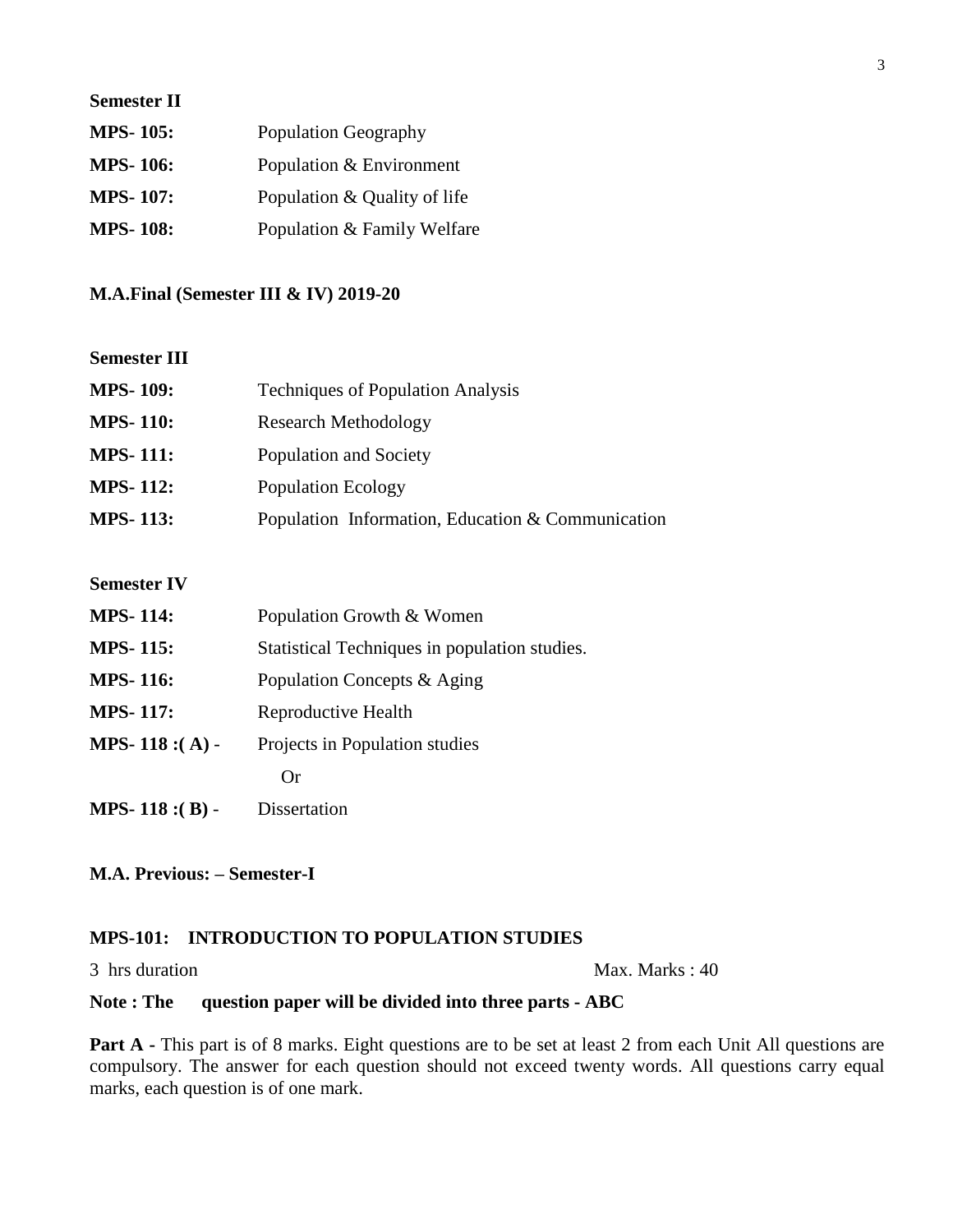**Part B** - This part is of 8 marks. Four questions are to be set at least one from each Unit. All questions are compulsory The answer for each question should not exceed fifty words. All questions carry equal marks, each question is of two marks.

**Part C** - This part is of 24 marks. Six questions are to be set, that is two from each Unit. The candidates have to answer any three questions choosing at least one Question from each Unit. The answer for each question should not exceed four hundred words. All questions carry equal marks, each question is of 8 marks.

# **UNIT - 1**

- Concept of Population Studies, Nature and Scope of Population Studies
- Development of Population Studies in the World and India.
- Inter-relationship between Population Studies and other disciplines.
- Present population situation in the world, Trends of Population growth in developed and developing countries. Causes and consequences of rapid population growth.

# **UNIT - 2**

- Population growth in India : Trends of India's population growth in the states and Union territories, Factors responsible for the growth.
- Population profile of Rajasthan; Population distribution, growth, composition and all qualitative characteristics of Population.
- Population Composition in India, Age and Sex structure: Factors affecting age and sex structure, Aging; Basic concepts,
- Marital Status: Measuring and analysis of change in India
- **UNIT - 3**
- Indian Census: Historical background, pre-independence and post-independence census. Details of the latest Indian census.
- Civil Registration System: Concept, Objectives, Uses and Limitations.
- Sample Surveys: Uses and Limitations, Methodology in National Sample Survey and National Family Health Surveys.

### **MPS- 102 : Population Dynamics**

3 hrs duration Max. Marks: 40

#### **Note : The question paper will be divided into three parts - ABC**

**Part A** - This part is of 8 marks. Eight questions are to be set at least 2 from each Unit All questions are compulsory. The answer for each question should not exceed twenty words. All questions carry equal marks, each question is of one mark.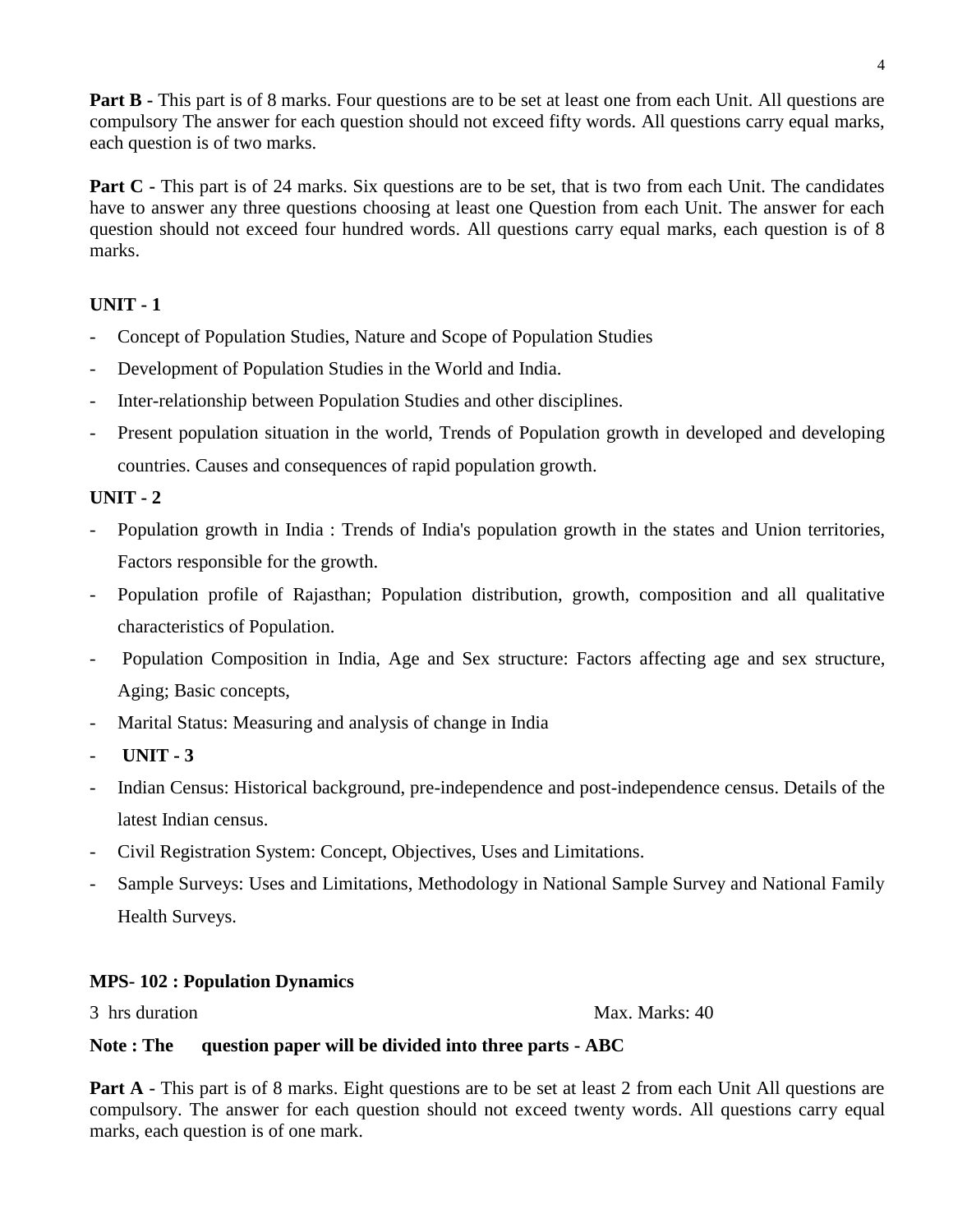**Part B** - This part is of 8 marks. Four questions are to be set at least one from each Unit. All questions are compulsory The answer for each question should not exceed fifty words. All questions carry equal marks, each question is of two marks.

**Part C** - This part is of 24 marks. Six questions are to be set, that is two from each Unit. The candidates have to answer any three questions choosing at least one Question from each Unit. The answer for each question should not exceed four hundred words. All questions carry equal marks, each question is of 8 marks.

# **UNIT - 1**

- **-** Concept of fertility, General Fertility; Gross Fertility; Net reproduction rate. Age-specific Fertility Rate, Child-woman Ratio, Marital Fertility Rate, Total Marital Fertility Rate, Crude Birth Rate, Cohort Fertility Rate.
- **-** Indicators of Fertility: Social class and various social, Religious, Economic, Cultural, Literacy, Psychological and other factors-food and dietary habits, climatic conditions.

# **UNIT - 2**

- Concept of Mortality, Crude death rate, age and sex specific death rate, Infant mortality, Maternal mortality.
- Types of life Table, advantages of life table. Life Expectancy, Standardized Death rate, WHO classification of causes of Death in India.
- Concept , Importance of the study of Morbidity & its Measurements: Incidence and Prevalence Rates .
- Difference between Mortality and Morbidity, Reproductive Morbidity. Morbidity in India.

# **UNIT - 3**

- Concept, Determinants, Types and effects of Migration
- Theories of Migration; Revenstine,s laws, lee's theory, Peterson's topology.
- Ttrends of migration in India.
- Determinants and consequences of migration.

### **MPS-103: Population Growth & Development**

Max. Marks: 40

#### **Note : The question paper will be divided into three parts - ABC**

**Part A** - This part is of 8 marks. Eight questions are to be set at least 2 from each Unit All questions are compulsory. The answer for each question should not exceed twenty words. All questions carry equal marks, each question is of one mark.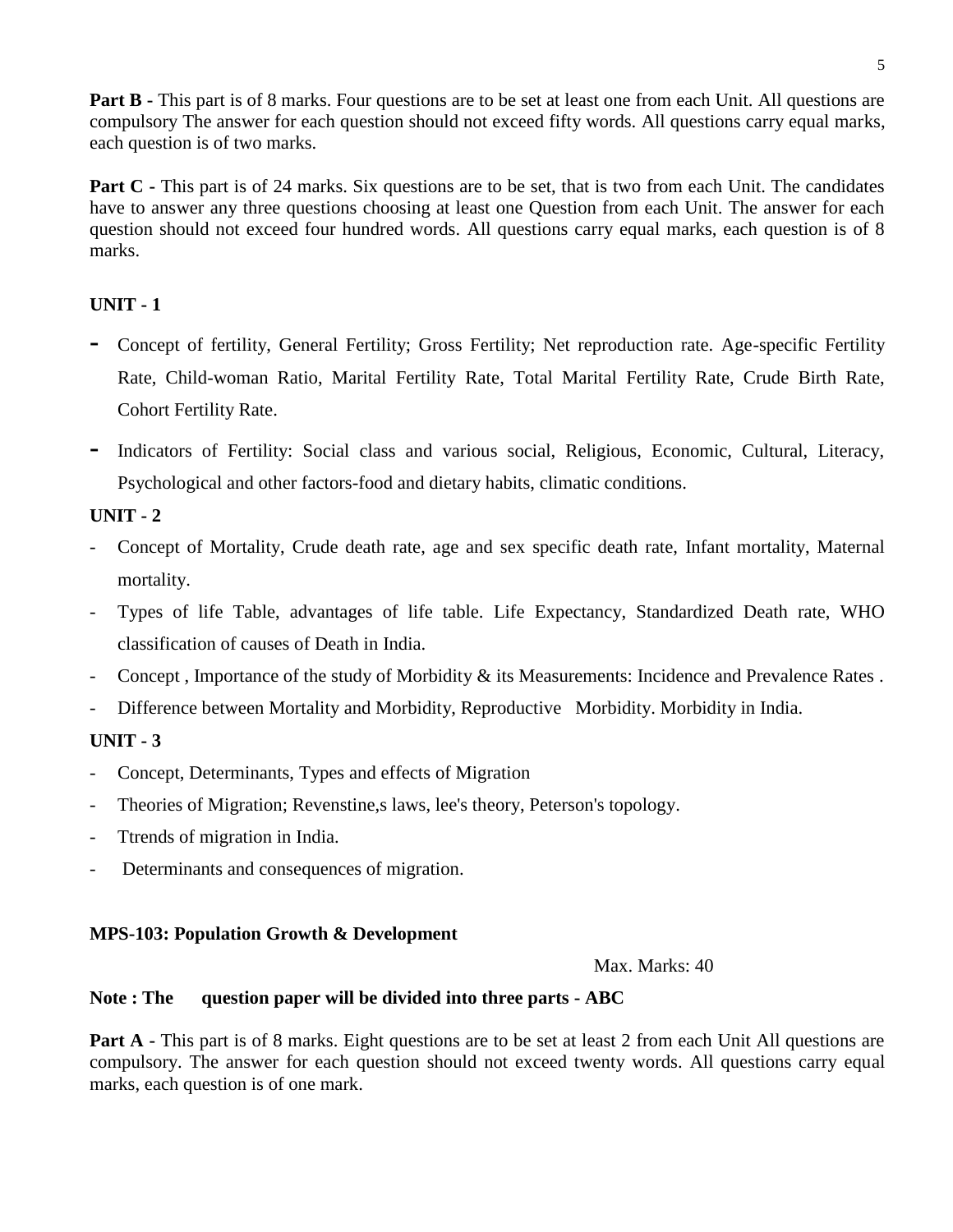**Part B** - This part is of 8 marks. Four questions are to be set at least one from each Unit. All questions are compulsory The answer for each question should not exceed fifty words. All questions carry equal marks, each question is of two marks.

Part C - This part is of 24 marks. Six questions are to be set, that is two from each Unit. The candidates have to answer any three questions choosing at least one Question from each Unit. The answer for each question should not exceed four hundred words. All questions carry equal marks, each question is of 8 marks.

# **UNIT – 1**

- Concept and indicators of development, Economic, Social, demographic and cultural aspects of development
- Concept of Sustainable Development..
- Appropriate strategies to achieve Sustainable Development.
- Inter-relation between Sustainable Development & Economic Development.

# **UNIT – 2**

- Renewable and Non-renewable resources.
- Population Growth &its impact on Natural Resources.
- Conservation of Natural Resources.
- Bio-diversity and conservation of wild life
- Human Resources as a Function of Ecosystem.

### **UNIT – 3**

- Population and food production, Food deficit and hunger.
- Limits and constraints, Step towards food security,
- Role of agriculture in the Indian Economy and Development, coordinating population and agricultural policies with special reference to food security.

### **MPS- 104 : POPULATION POLICIES AND PLANNING**

3 hrs duration Max. Marks : 40

### **Note : The question paper will be divided into three parts - ABC**

**Part A** - This part is of 8 marks. Eight questions are to be set at least 2 from each Unit All questions are compulsory. The answer for each question should not exceed twenty words. All questions carry equal marks, each question is of one mark.

**Part B** - This part is of 8 marks. Four questions are to be set at least one from each Unit. All questions are compulsory The answer for each question should not exceed fifty words. All questions carry equal marks, each question is of two marks.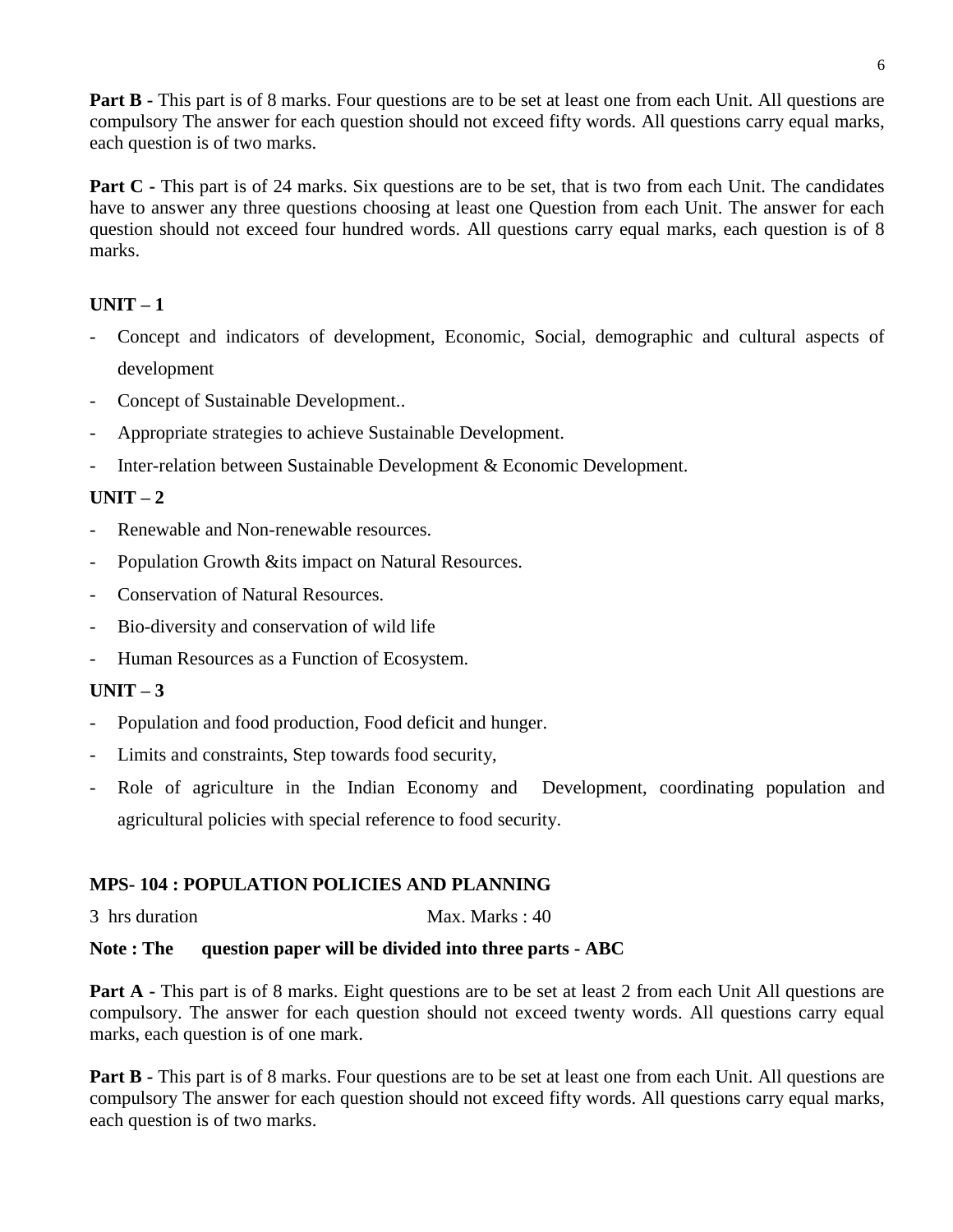**Part C** - This part is of 24 marks. Six questions are to be set, that is two from each Unit. The candidates have to answer any three questions choosing at least one Question from each Unit. The answer for each question should not exceed four hundred words. All questions carry equal marks, each question is of 8 marks.

# **UNIT - 1**.

- Definition and principle features of population policy.
- Need for population policy, Objectives of Population policy,
- Socio-cultural, political, Economic, social and ethical issues related to population policies.

# **UNIT - 2**

- Population policies and Law;
- The medical termination of pregnancy act (1971)
- The child marriage restraint bill.
- Dowry Prevention Act.
- Sex Determination Act, 2001

### **UNIT- 3.**

- Planning for social sectors: Planning for housing, education, food and health requirements, projections for employment and manpower planning.
- Formulation of plan to achieve objectives laid down in population policy at village level.(theory)
- Population Policy of Rajasthan.

### **M.A. Previous :– Semester-II**

### **MPS- 105 : Population Geography**

3 : hrs duration Max. Marks : 40

### **Note : The question paper will be divided into three parts - ABC**

**Part A** - This part is of 8 marks. Eight questions are to be set at least 2 from each Unit All questions are compulsory. The answer for each question should not exceed twenty words. All questions carry equal marks, each question is of one mark.

**Part B** - This part is of 8 marks. Four questions are to be set at least one from each Unit. All questions are compulsory The answer for each question should not exceed fifty words. All questions carry equal marks, each question is of two marks.

**Part C** - This part is of 24 marks. Six questions are to be set, that is two from each Unit. The candidates have to answer any three questions choosing at least one Question from each Unit. The answer for each question should not exceed four hundred words. All questions carry equal marks, each question is of 8 marks.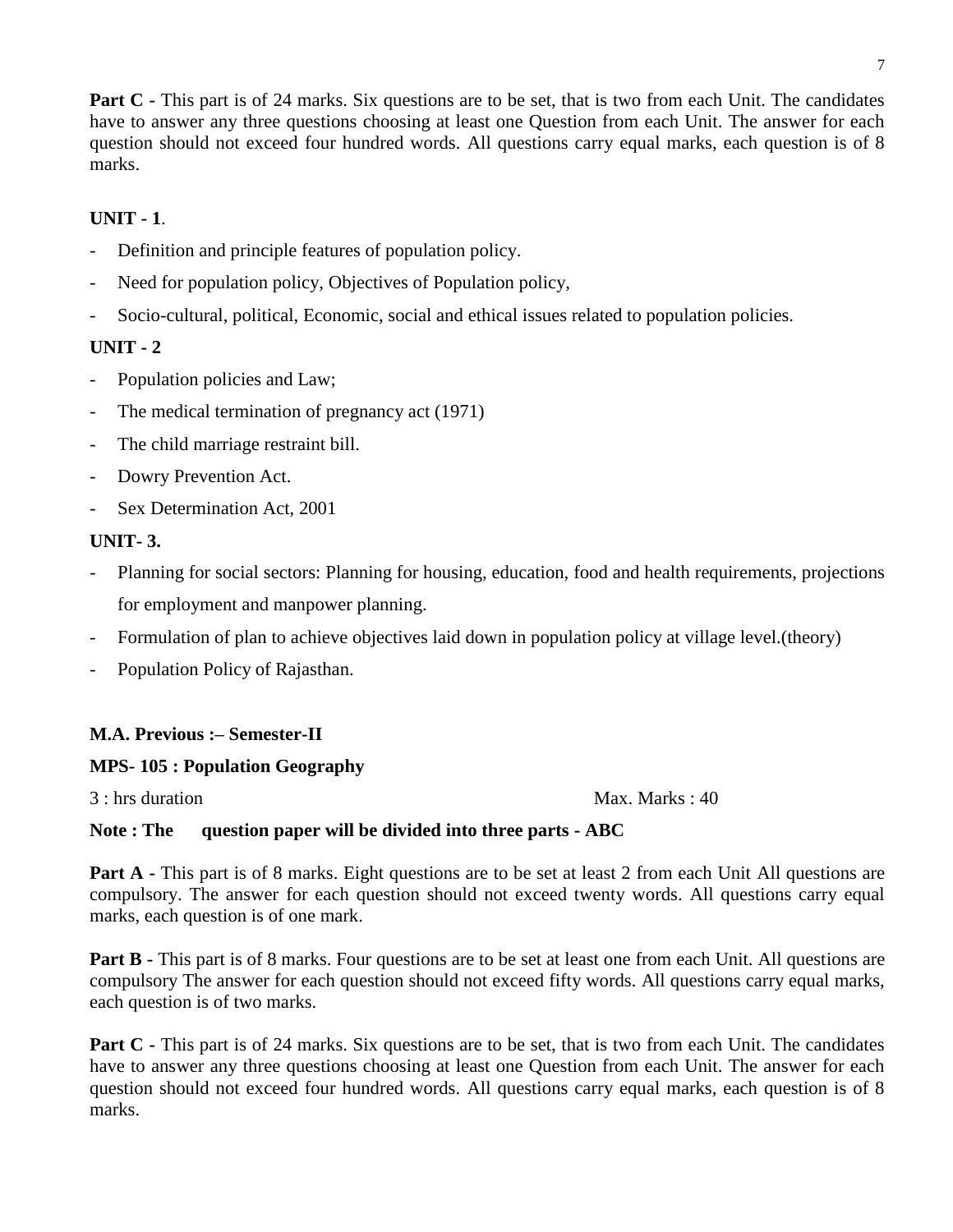- Nature and scope of of Population Geography.
- Spatial Distribution: Factors affecting population distribution: Geographical, Social, Economical, Political and Demographic factors.
- Effect of Population Density, Overcrowding, Personal Space and Territoriality.
- Multi-disciplinary view points of Crowding.
- Unequal Distribution of Population at Local, Regional and National Level,
- Unequal Population Growth in different Religion and its consequences.

#### $UNIT - 2$

- International Migration at a Glance- Demographic variables and its importance.
- Causes and consequences of International Migration.
- Brain drain, Pull & Push factors.

#### **UNIT - 3**

- Types of Rural Settlements: Linear, Circular, Rectangular, Arrow-like, Scattered, Fragmented etc.
- Urban Settlement Patterns and effect of Population densities: Primate Cities, towns, Metropolis, Megalopolis etc.

#### **MPS- 106 : Population & Environment**

3 : hrs duration Max. Marks : 40

#### **Note : The question paper will be divided into three parts - ABC**

**Part A** - This part is of 8 marks. Eight questions are to be set at least 2 from each Unit All questions are compulsory. The answer for each question should not exceed twenty words. All questions carry equal marks, each question is of one mark.

**Part B** - This part is of 8 marks. Four questions are to be set at least one from each Unit. All questions are compulsory The answer for each question should not exceed fifty words. All questions carry equal marks, each question is of two marks.

**Part C** - This part is of 24 marks. Six questions are to be set, that is two from each Unit. The candidates have to answer any three questions choosing at least one Question from each Unit. The answer for each question should not exceed four hundred words. All questions carry equal marks, each question is of 8 marks.

#### **UNIT - I**

- Population growth &Natural resources; quantitative and qualitative aspects.
- Effect of growing Population on wildlife protection and conservation

#### **UNIT – II**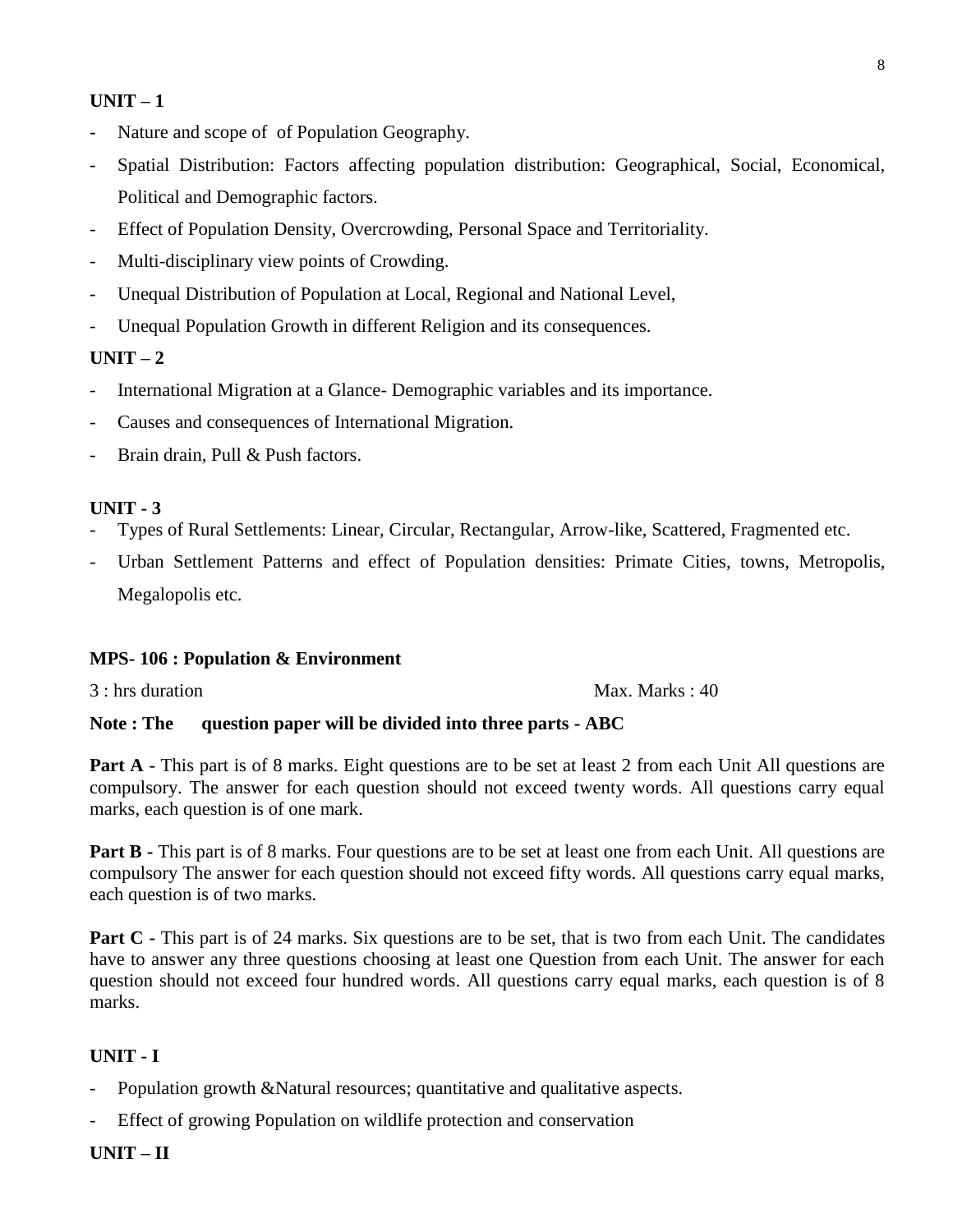- Population growth and various pollutions such as air–pollution, water-pollution, noise-pollution, radioactive- pollution.
- Soil pollution .Soil erosion and its consequences.
- Waste Generation and Domestic waste, Hazardous waste, Nuclear waste,
- their impacts and management strategies with special reference to India.

## UNIT- III

- Consequences of population explosion on human resources.
- Farm forestry, Social forestry, Affectations, Desertification, Salinity and water logging.

### **MPS- 107 : Population & Quality of life**

3 : hrs duration Max. Marks : 40

### **Note : The question paper will be divided into three parts - ABC**

**Part A** - This part is of 8 marks. Eight questions are to be set at least 2 from each Unit All questions are compulsory. The answer for each question should not exceed twenty words. All questions carry equal marks, each question is of one mark.

**Part B** - This part is of 8 marks. Four questions are to be set at least one from each Unit. All questions are compulsory The answer for each question should not exceed fifty words. All questions carry equal marks, each question is of two marks.

**Part C** - This part is of 24 marks. Six questions are to be set, that is two from each Unit. The candidates have to answer any three questions choosing at least one Question from each Unit. The answer for each question should not exceed four hundred words. All questions carry equal marks, each question is of 8 marks.

# $UNIT - 1$

- Population Growth and Quality of Life
- Quality life and human resource development.
- **-** Family size & Physical, mental and emotional development of child.
- Principles of Ethics and its importance. Ethics in the society.

### $UNIT - 2$

- Gandhian Philosophy of population.
- Qualitative aspects of population; Human values and Environmental protection
- Environmental values and social responsibility in context of population growth.

- Adverse Effects of growing Population on human quality of life.
- Quality of Life and Societal Notions.
- Family size and Quality of Life; Health risk of early, late, too-closely spaced pregnancies.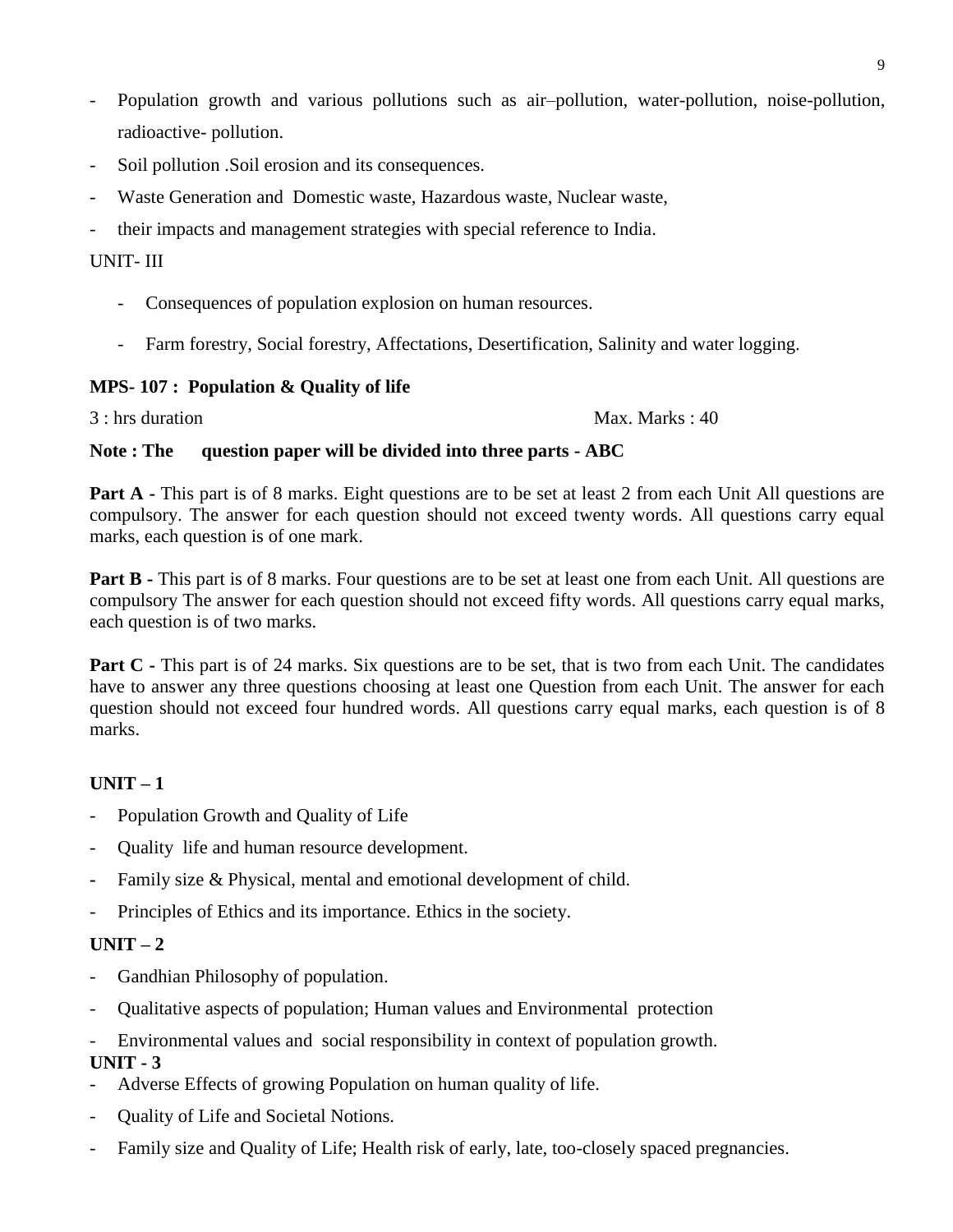### **MPS- 108 : Population & Family Welfare**

3 : hrs duration Max. Marks : 40

#### **Note : The question paper will be divided into three parts - ABC**

**Part A** - This part is of 8 marks. Eight questions are to be set at least 2 from each Unit All questions are compulsory. The answer for each question should not exceed twenty words. All questions carry equal marks, each question is of one mark.

**Part B** - This part is of 8 marks. Four questions are to be set at least one from each Unit. All questions are compulsory The answer for each question should not exceed fifty words. All questions carry equal marks, each question is of two marks.

**Part C** - This part is of 24 marks. Six questions are to be set, that is two from each Unit. The candidates have to answer any three questions choosing at least one Question from each Unit. The answer for each question should not exceed four hundred words. All questions carry equal marks, each question is of 8 marks.

### **UNIT - 1**

- Concept and need of family welfare programme...
- Meaning and historical development of the family planning in India.
- family welfare programme and Immunization.

#### **UNIT-2**

- Impact of Family Planning Programme and Population Control In developed & developing countries,
- causes of slow progress of family planning programmes in developing countries , case study of India & China.
- Family welfare program in Rajasthan

#### **UNIT - 3**

#### *Population problems*

- Population problems in developed and developing countries.
- Problems of under-population.
- Problems of overpopulation.

#### **M.A. Final:– SemesterIII**

#### **MPS- 109: Techniques of Population Analysis**

3 hrs duration Max. Marks : 40

**Note : The question paper will be divided into three parts - ABC**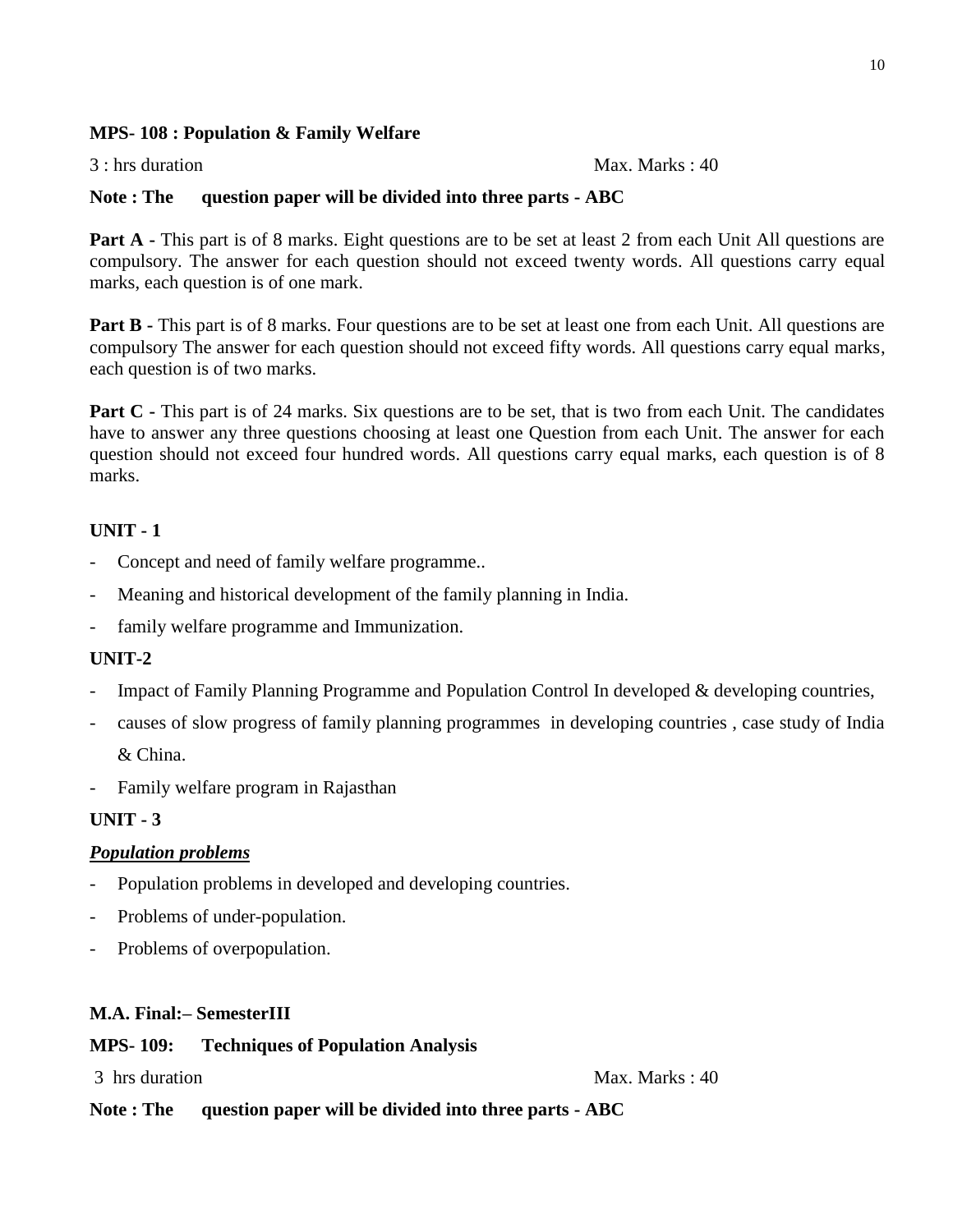**Part A** - This part is of 8 marks. Eight questions are to be set at least 2 from each Unit All questions are compulsory. The answer for each question should not exceed twenty words. All questions carry equal marks, each question is of one mark.

**Part B** - This part is of 8 marks. Four questions are to be set at least one from each Unit. All questions are compulsory The answer for each question should not exceed fifty words. All questions carry equal marks, each question is of two marks.

**Part C** - This part is of 24 marks. Six questions are to be set, that is two from each Unit. The candidates have to answer any three questions choosing at least one Question from each Unit. The answer for each question should not exceed four hundred words. All questions carry equal marks, each question is of 8 marks.

# **UNIT -1**

- Measures of population composition ; Measures of age  $\&$  sex composition,
- Population pyramid, Index of aging...
- Mortality; measures of mortality; Crude death rate specific death rates, standardized death rate.
- Infant, neonatal and post neonatal mortality, peri-natal mortality.

### **UNIT -2**

Fertility; Measures of fertility, age specific fertility rates, child-woman ratios.

Total fertility rate, net reproduction rate, gross reproduction rate.

- Estimation of life time and inter-census migration from place of birth statistics.
- Measurement of Urbanization and trends of Migration.
- Estimation of International migration and its consequences.

### **UNIT -3**

- Population Estimates and Projecting Techniques; Population estimates, projecting and forecasts. Inter census and post census estimates of size, growth and age specific structure of population.
- Specific projection: Rural, urban, labor force, school going population.

### **MPS- 110: Research Methodology**

3 : hrs duration Max. Marks : 40

### **Note : The question paper will be divided into three parts - ABC**

**Part A** - This part is of 8 marks. Eight questions are to be set at least 2 from each Unit All questions are compulsory. The answer for each question should not exceed twenty words. All questions carry equal marks, each question is of one mark.

**Part B** - This part is of 8 marks. Four questions are to be set at least one from each Unit. All questions are compulsory The answer for each question should not exceed fifty words. All questions carry equal marks, each question is of two marks.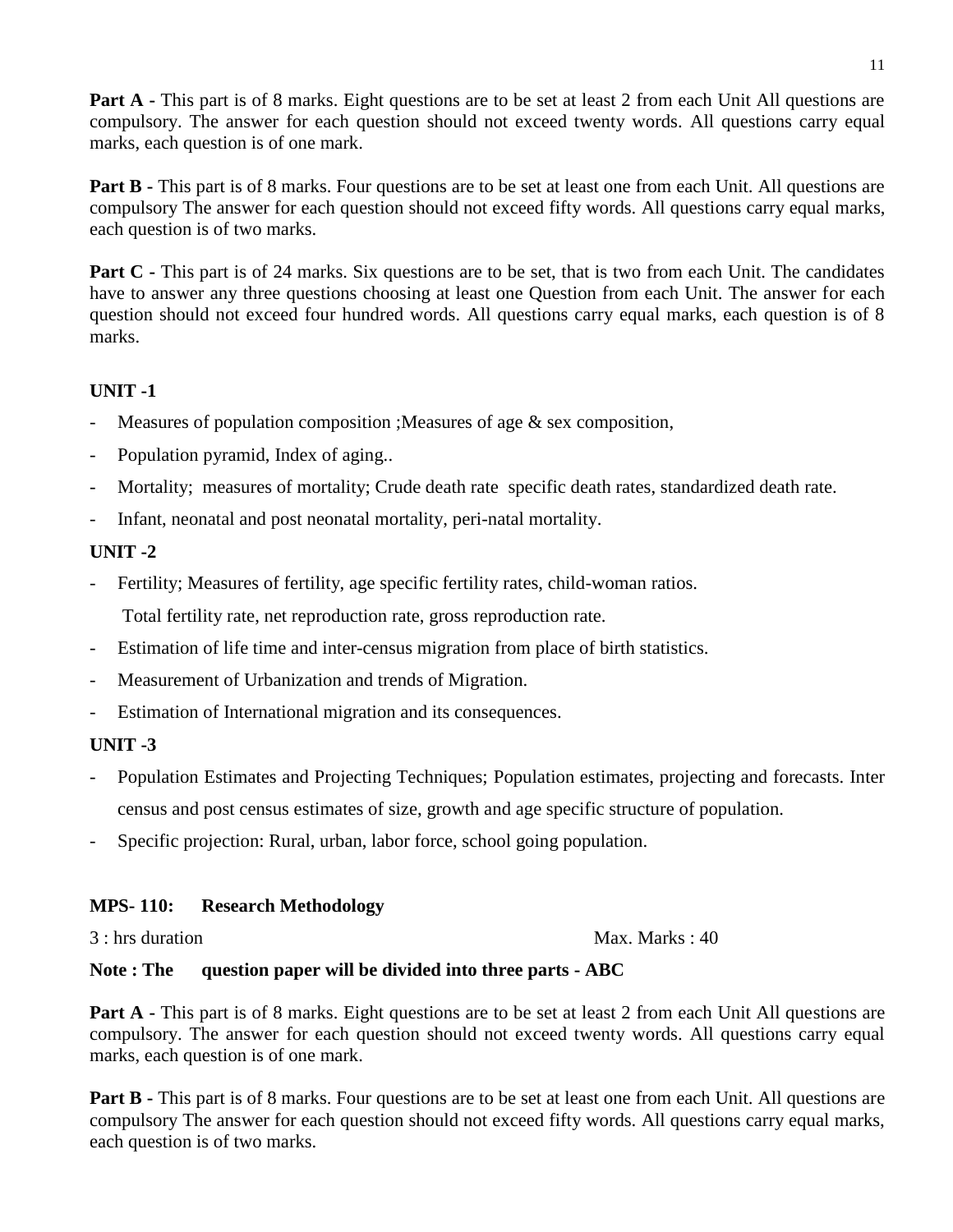**Part C** - This part is of 24 marks. Six questions are to be set, that is two from each Unit. The candidates have to answer any three questions choosing at least one Question from each Unit. The answer for each question should not exceed four hundred words. All questions carry equal marks, each question is of 8 marks.

# **UNIT -1**

- Nature and Scope of Social Science Research, Steps of Research Methods.
- The Research Phases : Conceptual, Empirical and Analytical.
- Elements of Research: Concepts, Variables, Hypotheses.
- Types of Research Design.; Internal and External Design.
- Component of Research Design, Features of Experimental Design.

# **UNIT - 2**

- Methods of Sampling: Simple Random Sampling, Stratified Sampling, Systematic Sampling, Cluster Sampling, Multi-stage Sampling, Purposive Sampling, Quota Sampling, Sampling Errors.
- Sample Survey : Goals, Stages, Methods.
- Questionnaire Construction : Difficulties, Physical feature of Questionnaire.

# **UNIT - 3**

- Analysis of Data: Univariate methods, Bivariate methods, and Multivariate methods.
- Report Writing; Data collection, Data processing, analysis, finding, Summary, Appendices, Bibliographical, References.

### **MPS- 111: Population and Society**

3 : hrs duration Max. Marks : 40

# **Note : The question paper will be divided into three parts - ABC**

**Part A** - This part is of 8 marks. Eight questions are to be set at least 2 from each Unit All questions are compulsory. The answer for each question should not exceed twenty words. All questions carry equal marks, each question is of one mark.

**Part B** - This part is of 8 marks. Four questions are to be set at least one from each Unit. All questions are compulsory The answer for each question should not exceed fifty words. All questions carry equal marks, each question is of two marks.

**Part C** - This part is of 24 marks. Six questions are to be set, that is two from each Unit. The candidates have to answer any three questions choosing at least one Question from each Unit. The answer for each question should not exceed four hundred words. All questions carry equal marks, each question is of 8 marks.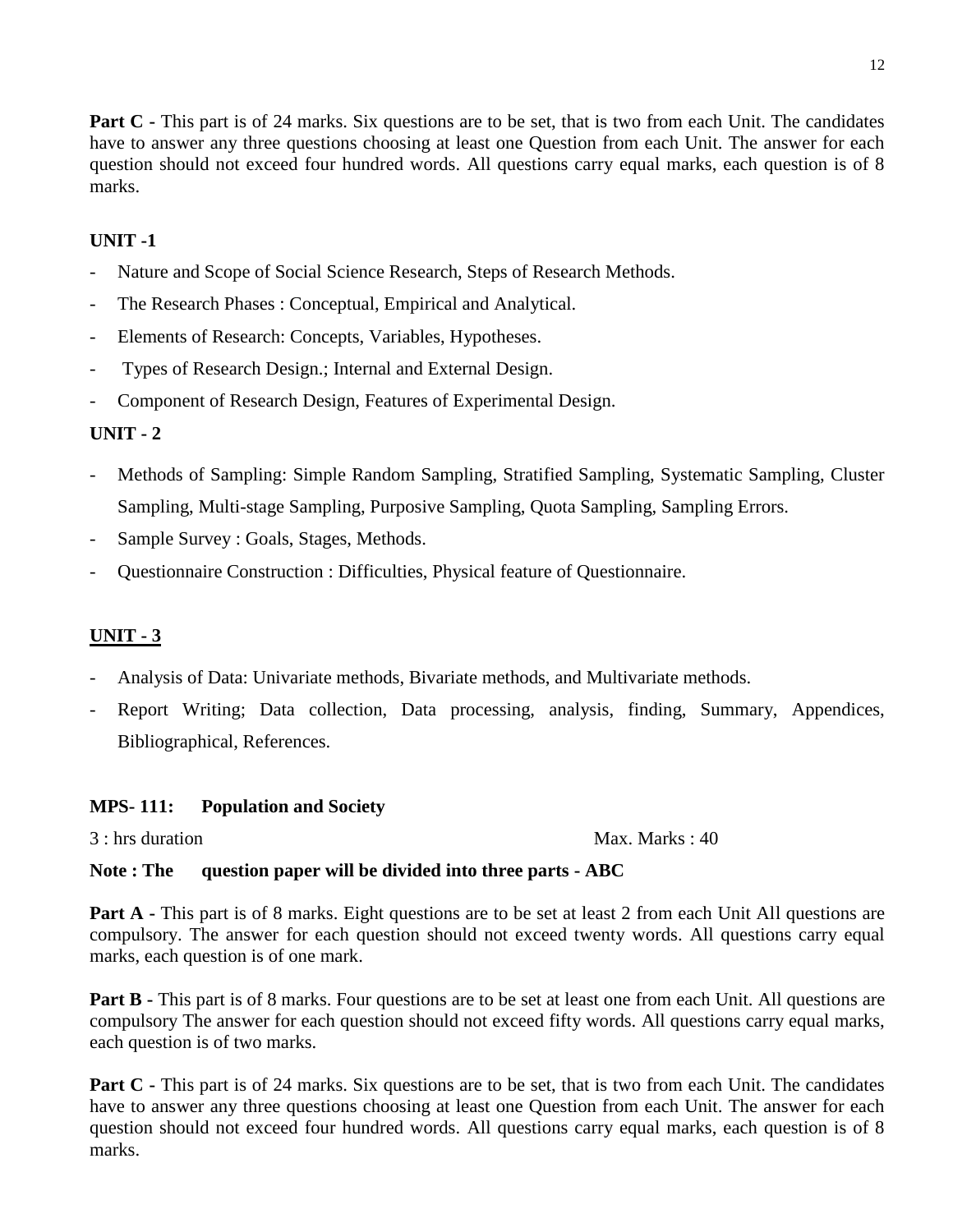- Aspects of Society and culture in India & their role in Population Studies.
- Basic concepts: society, community, social structure and stratification, culture ethnicity, social mobility.
- Brief account of social system, Social sections and their relationship with Population Studies.
- Social Institutions and planned Socio-cultural changes in India-family, Caste, Religion, Marriage, Education, Women's development.

### **UNIT -2**

- Recent trends of population growth in India. Deteriorating sex ratio and role of society.
- Demographical trends of female Child(0-6 years) in India with special reference to Rajasthen, Haryana, Punjab, Kerala, Tamilnadu.
- Causes and consequences of reducing female numbers.

### **UNIT - 3**

- Varna & Caste system in India; Changing caste system in India, in the legislative, Normative and Behavioral context.
- Tribes in India; Definition of Tribes, Scheduled tribes, size, growth, composition and spatial distribution.
- Process of social change in India & its effect on Population characteristics.

#### **MPS- 112: Population Ecology**

3 : hrs duration Max. Marks : 40

#### **Note : The question paper will be divided into three parts - ABC**

**Part A** - This part is of 8 marks. Eight questions are to be set at least 2 from each Unit All questions are compulsory. The answer for each question should not exceed twenty words. All questions carry equal marks, each question is of one mark.

**Part B** - This part is of 8 marks. Four questions are to be set at least one from each Unit. All questions are compulsory The answer for each question should not exceed fifty words. All questions carry equal marks, each question is of two marks.

**Part C** - This part is of 24 marks. Six questions are to be set, that is two from each Unit. The candidates have to answer any three questions choosing at least one Question from each Unit. The answer for each question should not exceed four hundred words. All questions carry equal marks, each question is of 8 marks..

#### **UNIT - 1**

The evolution of the man; Population prior to agricultural revolution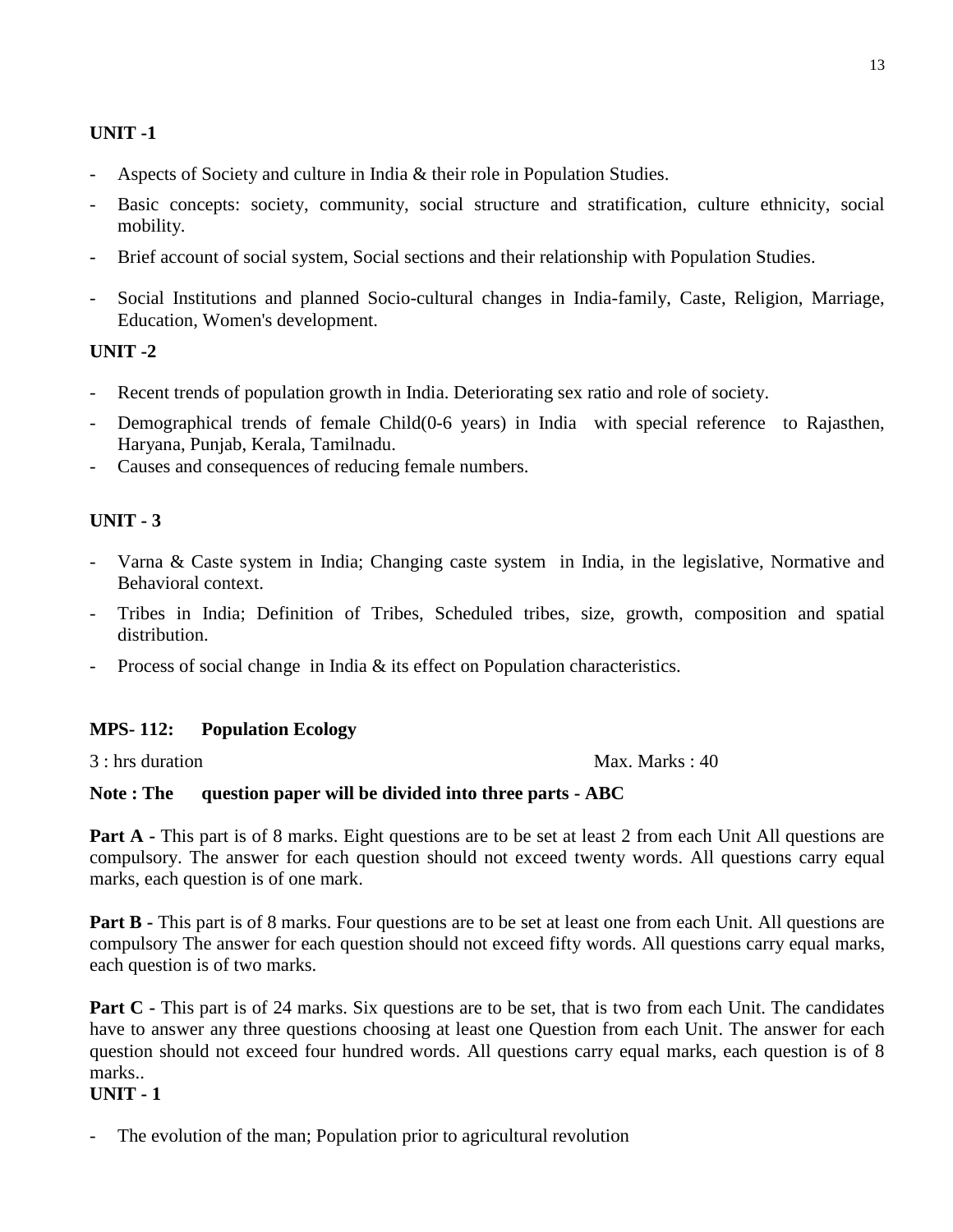- Ecosystem: Definition and Concept, Conditions for growth of population in undisturbed ecosystem; interdependence among population: food chains & food web.
- Human Population: as part of Natural Ecosystem, population growth, impact of population growth as a species on Ecosystem.

- .

History of population growth; Causes of Climatic Change, Environmental changes in the historic period

- Health problems due to Industrialization, Measures for Health protection of workers
- Prevention of Occupational diseases. Occupational Health in India. Role of World Health Organization (WHO) in Occupational Health.

### **UNIT - 3**

- Environmental resources, environment and development. Implications of population pressure on resources and responses. Cycle of population growth, poverty, and resource degradation
- Interrelationship among population, Environment & Human ecology.

#### **MPS- 113: Population Information, Education & Communication**

3 : hrs duration Max. Marks : 40

#### **Note : The question paper will be divided into three parts - ABC**

**Part A** - This part is of 8 marks. Eight questions are to be set at least 2 from each Unit All questions are compulsory. The answer for each question should not exceed twenty words. All questions carry equal marks, each question is of one mark.

**Part B** - This part is of 8 marks. Four questions are to be set at least one from each Unit. All questions are compulsory The answer for each question should not exceed fifty words. All questions carry equal marks, each question is of two marks.

**Part C** - This part is of 24 marks. Six questions are to be set, that is two from each Unit. The candidates have to answer any three questions choosing at least one Question from each Unit. The answer for each question should not exceed four hundred words. All questions carry equal marks, each question is of 8 marks.

#### **UNIT - 1**

- Meaning and concept of population Education.
- Need & Importance objective of population education
- Status of Population Education at school level in India.

#### UNIT - 2

Integration of Population education integrated with other subjects.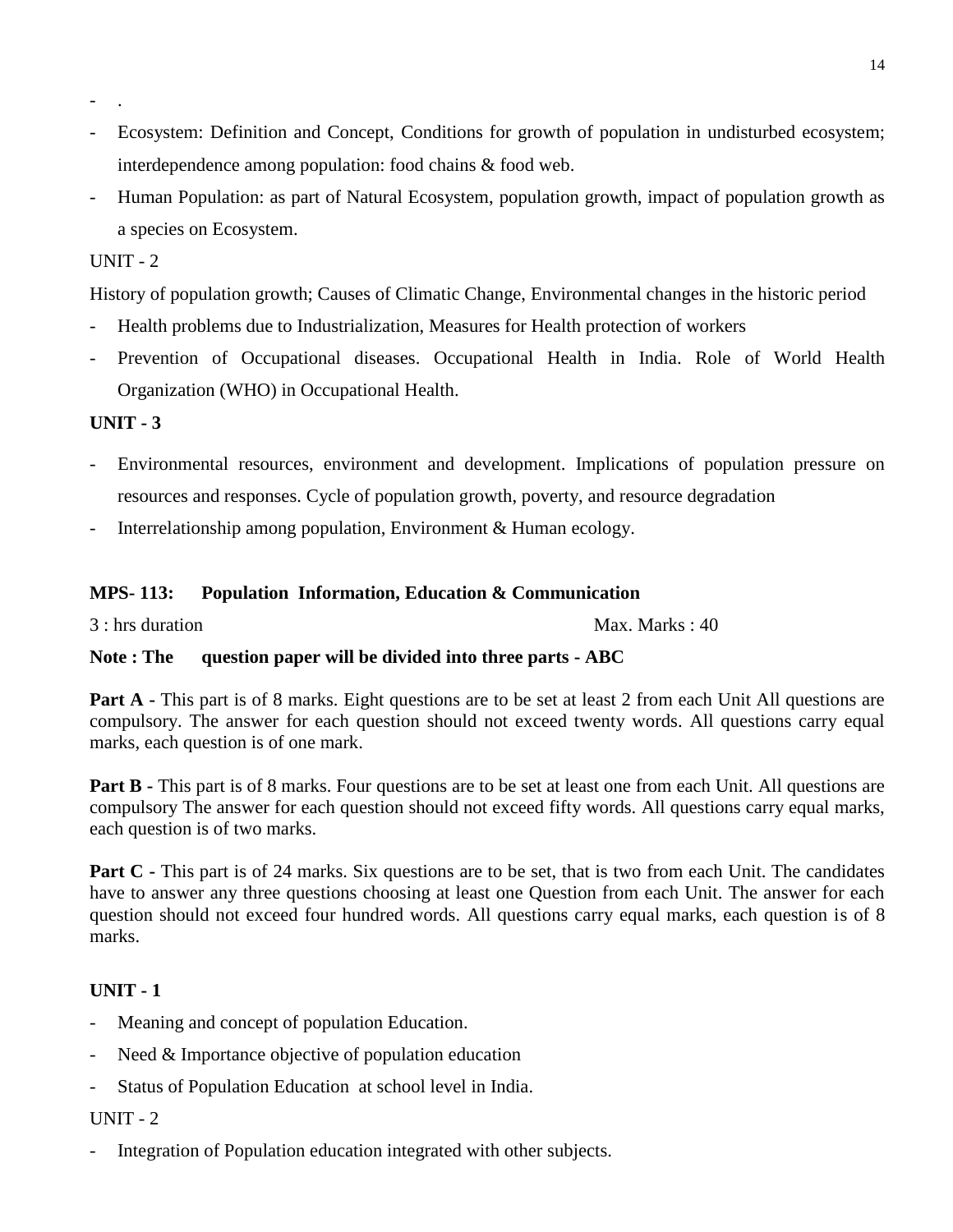- Integration of Population education in Adult education programmes and non-formal education..
- Education of community leaders, policymakers and programme managers. Designing of the material for different levels.

Communication Programmes;

- Information, Education and communication (IEC) in Family Welfare Programme at national, state and locals.
- Extension education; various methods of extension education for population awareness.
- Role of folk songs, Nukkad natak, drammas, plays, public posters and mass media.

# **M.A. Final :– Semester IV**

# **MPS- 114: Population Growth & Women**

3 : hrs duration Max. Marks : 40

### **Note : The question paper will be divided into three parts - ABC**

**Part A** - This part is of 8 marks. Eight questions are to be set at least 2 from each Unit All questions are compulsory. The answer for each question should not exceed twenty words. All questions carry equal marks, each question is of one mark.

**Part B** - This part is of 8 marks. Four questions are to be set at least one from each Unit. All questions are compulsory The answer for each question should not exceed fifty words. All questions carry equal marks, each question is of two marks.

**Part C** - This part is of 24 marks. Six questions are to be set, that is two from each Unit. The candidates have to answer any three questions choosing at least one Question from each Unit. The answer for each question should not exceed four hundred words. All questions carry equal marks, each question is of 8 marks.

# **UNIT - I**

- Women Empowerment and its various Dimensions i.e. social, educational, economic and political.
- Women Autonomy and Population Growth,
- Effects of Women Education and Nutrition on their reproductive health..

- National Commission of women: its role and utility.
- Rajasthan State Women Commission, Domestic Violence Protection Law-2005; Policies and programmes related to Women Welfare
- Pre-natal Diagnostic Technique (Regulation and Prevention of Misuse) Act-1994.
- Women's human rights: Problems and challenges faced by Indian women.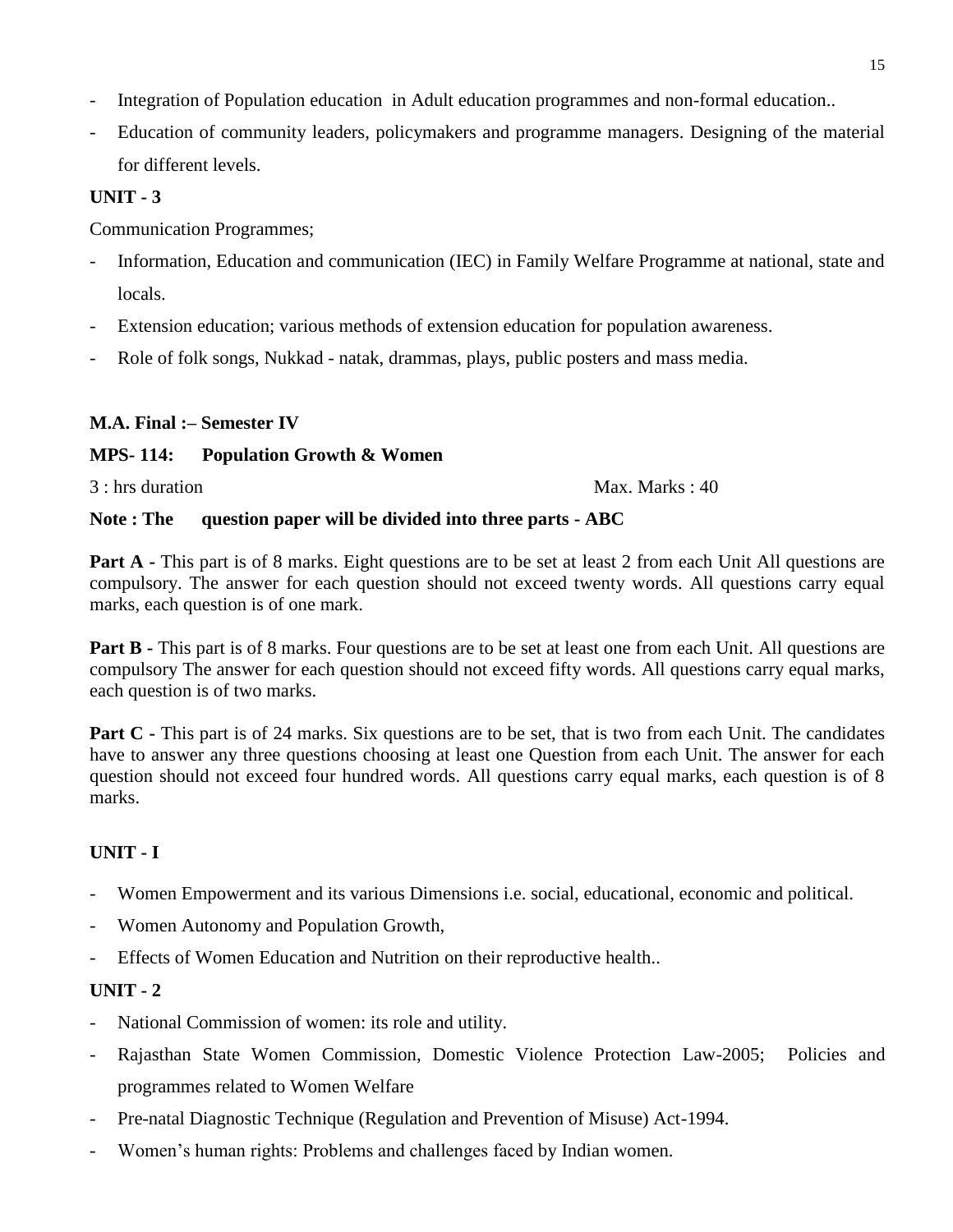- Women Empowerment, Violence against Women, Different Types of Violence,
- Effect of Violence on mental and Physical Health of Women.

- Women's health & safe mother hood in India, especially in rural areas.
- Gender Issues in Population Studies, Fertility behavior and Sex Imbalances in India and Its Consequences.
- Son Preference Attitude in different communities and groups.
- Health Related Programs of the women at State and National Level.
- Reproductive rights; its objectives and base of action.
- Reproductive Health Issues, Reproductive and Child Health in India.

# **MPS- 115: Statistical Techniques in Population Studies.**

3 hrs duration Max. Marks : 40

### **Note : The question paper will be divided into three parts - ABC**

**Part A** - This part is of 8 marks. Eight questions are to be set at least 2 from each Unit All questions are compulsory. The answer for each question should not exceed twenty words. All questions carry equal marks, each question is of one mark.

**Part B** - This part is of 8 marks. Four questions are to be set at least one from each Unit. All questions are compulsory The answer for each question should not exceed fifty words. All questions carry equal marks, each question is of two marks.

**Part C** - This part is of 24 marks. Six questions are to be set, that is two from each Unit. The candidates have to answer any three questions choosing at least one Question from each Unit. The answer for each question should not exceed four hundred words. All questions carry equal marks, each question is of 8 marks.

# **UNIT - 1**

- Descriptive Statistics Classification and Tabulation of Data, Frequency distribution, Histograms and Frequency poligrams, Diagrammatic and Graphic representation of Data.
- Statement of hypothesis Null Hypothesis and Alternative hypothesis.
- Measures of central tendency: Arithmetic means, mode, Median Proprieties, Merits and Limitations of each measure.
- Measures of dispersion: Range, Standard deviation, Coefficient of variation, Skew ness and Kurtosis.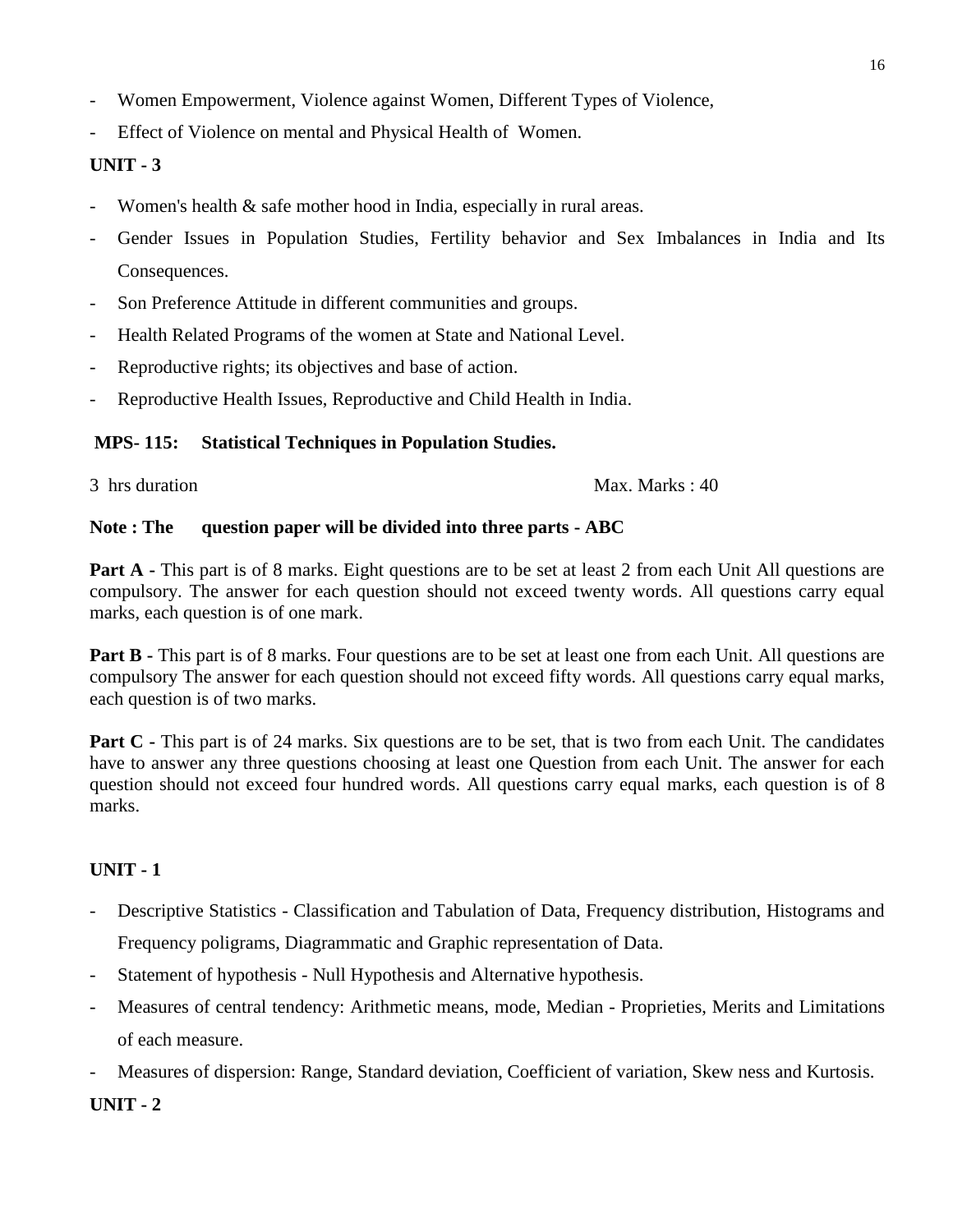- Correlation: meaning of Correlation, Karl Pearson's Coefficient Correlation, Coefficient of Correlation and its interpretation, Rank Correlation
- Regression Analysis: Definition of Regression, Linear and Multiple Regression equations, Prediction and Accuracy of Predictions.

- Large Sample tests for Proportions; difference between proportions and means.
- Chi -Square test and goodness of fit; general features of Chi Square . Yates Correlation.
- Analysis of Variance: one- way and two- way classification. Utility and characteristics of ANOVA.

#### **MPS- 116: Population Concepts & Aging**

3 : hrs duration Max. Marks : 40

#### **Note : The question paper will be divided into three parts - ABC**

**Part A** - This part is of 8 marks. Eight questions are to be set at least 2 from each Unit All questions are compulsory. The answer for each question should not exceed twenty words. All questions carry equal marks, each question is of one mark.

**Part B** - This part is of 8 marks. Four questions are to be set at least one from each Unit. All questions are compulsory The answer for each question should not exceed fifty words. All questions carry equal marks, each question is of two marks.

**Part C** - This part is of 24 marks. Six questions are to be set, that is two from each Unit. The candidates have to answer any three questions choosing at least one Question from each Unit. The answer for each question should not exceed four hundred words. All questions carry equal marks, each question is of 8 marks.

### **UNIT - 1**

- Early thinking and Pre-malthusian theories of population.
- Theory of Malthus with its Merits &Demerits.
- Marxist and Socialistic Views.
- Biological theories of population.
- Concept of Optimum Population and Demographic Transition.

- Socio economic characteristics of population: Literacy and educational attainment, religion, rural and urban residence, labor force participation, employment and occupation
- Population and Religion: Value of Hindu Religion in regulation and maintenance of population growth in India.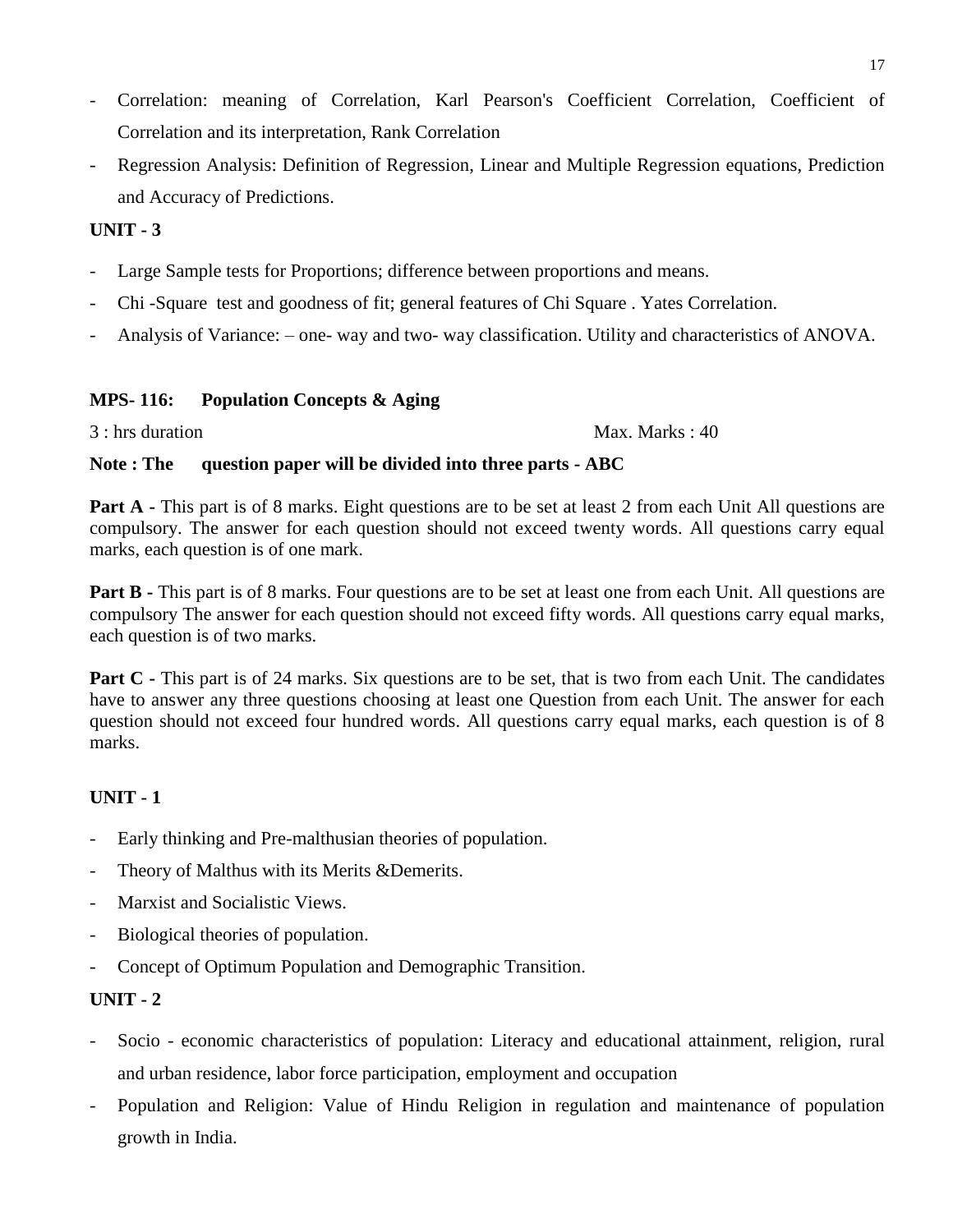- Demographic profile of different religions in India

# $UNIT-3$

- Basic concept of Demographic terms; Gerontology and Geriatrics.
- Demographic, social, economic,medical and Psychological characteristics of the Elderly.
- Determinants of mortality at older ages. Health seeking Behaviour of the aged in India
- National policy for older peoples.
- Vienna International Plan of Action on aging.

# **MPS- 117: Reproductive Health**

3 : hrs duration Max. Marks : 40

### **Note : The question paper will be divided into three parts - ABC**

**Part A** - This part is of 8 marks. Eight questions are to be set at least 2 from each Unit All questions are compulsory. The answer for each question should not exceed twenty words. All questions carry equal marks, each question is of one mark.

**Part B** - This part is of 8 marks. Four questions are to be set at least one from each Unit. All questions are compulsory The answer for each question should not exceed fifty words. All questions carry equal marks, each question is of two marks.

**Part C** - This part is of 24 marks. Six questions are to be set, that is two from each Unit. The candidates have to answer any three questions choosing at least one Question from each Unit. The answer for each question should not exceed four hundred words. All questions carry equal marks, each question is of 8 marks.

# **UNIT - 1**

- Reproductive health and Women's Reproductive Rights. its objectives and importance in the family.
- Reproductive Health Issues, Reproductive and Child Health in India,
- Reproductive Health Programme management Strategies; Targeting the people in need, unmet need approach and health seeking behaviour.

- Health Related Programs at State and National Level specially for Women and children Nutrition with reference to Quality of Life.
- Awareness strategies: Enhancing knowledge, Information and education; enhancing access of Health care, Education for young generation.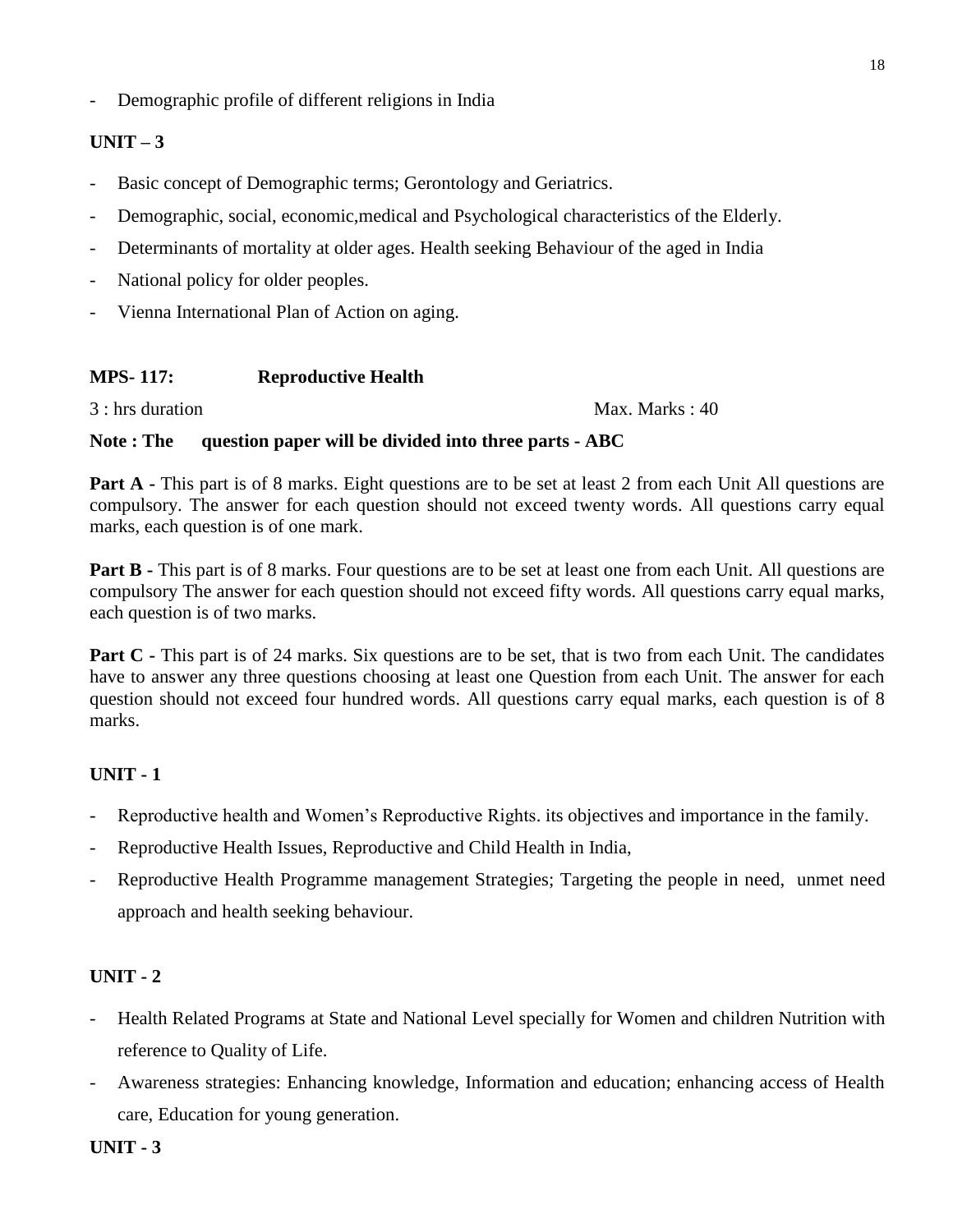- HIV/AIDS and Sexually Transmitted Diseases (STD's)
- Monitoring and care of HIV/AIDS patients, Ethical partner counseling , Medical and social aspects of reproductive tract infections (RTIs) Sexually transmitted diseases (STDs) and Human Immune Deficiency Virus(HIV)/ Acquired Immune Deficiency Syndrome(AIDS).
- Importance of Guidance and Counseling,

## **MPS- 118:(A)** - **Projects in Population studies**

3 : hrs duration Max. Marks : 40

### **Note : The question paper will be divided into three parts - ABC**

**Part A** - This part is of 8 marks. Eight questions are to be set at least 2 from each Unit All questions are compulsory. The answer for each question should not exceed twenty words. All questions carry equal marks, each question is of one mark.

**Part B** - This part is of 8 marks. Four questions are to be set at least one from each Unit. All questions are compulsory The answer for each question should not exceed fifty words. All questions carry equal marks, each question is of two marks.

**Part C** - This part is of 24 marks. Six questions are to be set, that is two from each Unit. The candidates have to answer any three questions choosing at least one Question from each Unit. The answer for each question should not exceed four hundred words. All questions carry equal marks, each question is of 8 marks.

# **UNIT - 1**

- Projects in Population Studies; Meaning, Scope and Importance of project.
- Various project being run by central and state government to active small family norms.
- Various Organization of funding these programme Budgeting, management and control.

# **UNIT - 2**

Approaches  $\&$  strategies to disseminate population  $\&$  health education massages for drop out school children, children studying at non formal centers & persons at adult education centre.

# **UNIT -3**

- Evaluation of Population Education Programme./Tools & Techniques
- Concept & meaning of evaluation.
- Formulation of a Research Project on any topic related to population.
- Social audit of projects related to population.
- Social cost-benefit analysis (SCBA)

### **Or**

### **MPS- 118:(B) Dissertation/Survey Report/Field Work/ Case Study**